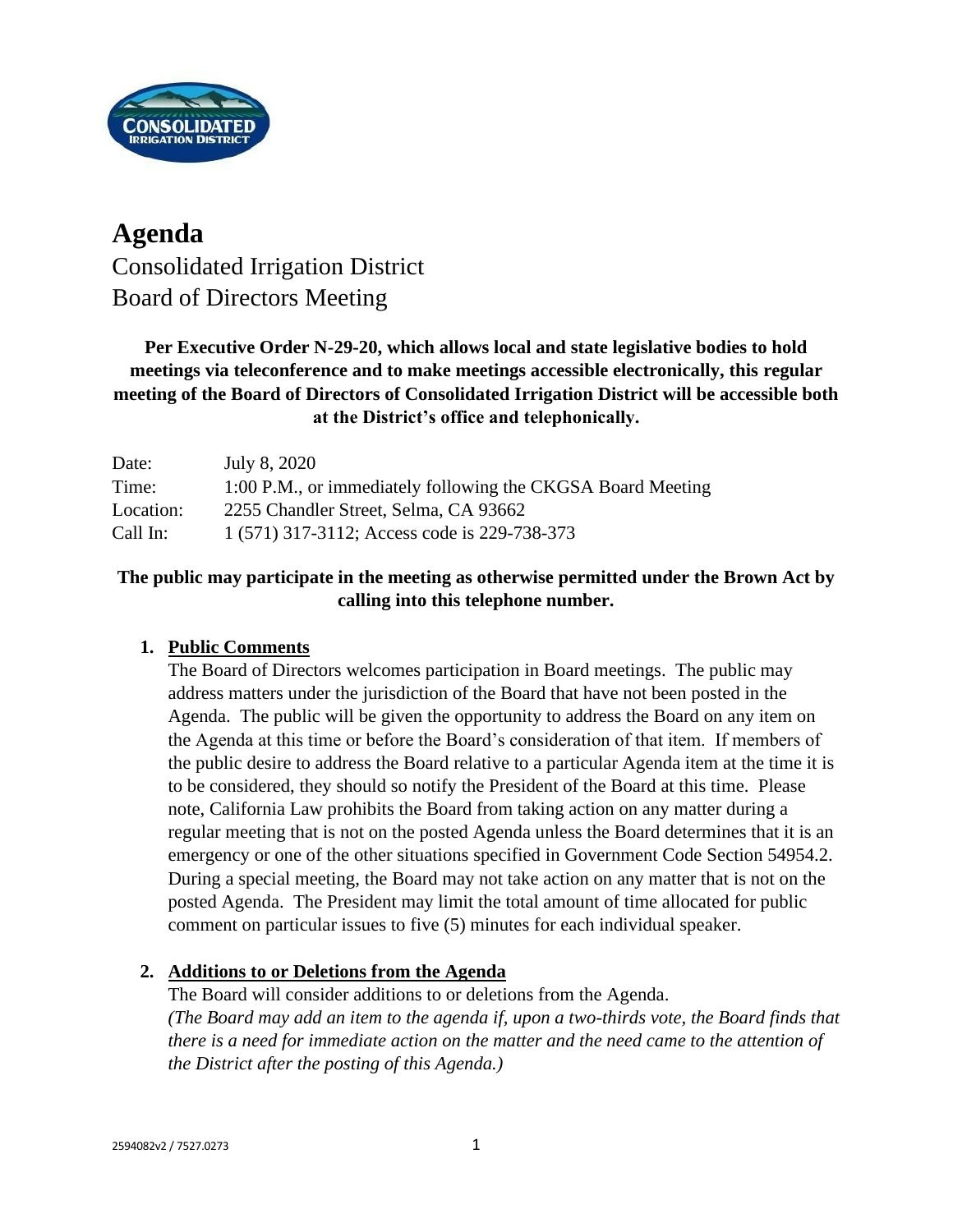## **3. Disclosure of Possible Conflict of Interest**

Disclosure by Board Members of possible conflicts of interest.

## **4. Consent Calendar (Recommend Approval) – Review & Take Action**

- **a.** Approval of June 10, 2020 Board Meeting Minutes
- **b.** Approval of June 2020 Bills
- **c.** Authorize Special Payroll Warrants for August 2020
- **d.** Receive report of Monthly Status: Collections and Certificates of Sale as of June 30, 2020
- **e.** Approval of CID Monthly Budget Report as of June 30, 2020
- **f.** Accept Financial Report as of June 30, 2020

## **5. Correspondence: Items for Board Action**

## **a. Valley Ag Water Coalition**

Review for possible action the Valley Ag Water Coalition's request for dues in the amount of \$6,000.00, paid in two installments.

## **b. San Joaquin Valley Ag Coalition**

Review for possible action the San Joaquin Valley Ag Coalition request for dues in the amount of \$200.00.

## **c. Conflict of Interest Code**

Review for possible action the 2020 Multi-County Agency Biennial Notice and update to the District's Conflict of Interest Code.

**6. Board to review and consider accepting agreement with Raisin City Water District** Discuss and possibly consider accepting agreement with Raisin City Water District.

## **7. Manager's Report, Presentation of Items for Board Action and Public Hearings**

**a. Manager's Report** Receive monthly update.

## **b. Water Report**

Review and discuss for possible action: the current water report.

## **c. SGMA Update**

Receive update on implementation of the Sustainable Groundwater Management Act and provide directions to staff.

### **d. Report of Land Acquisition Effort**

Receive update and discuss for possible action: land acquisition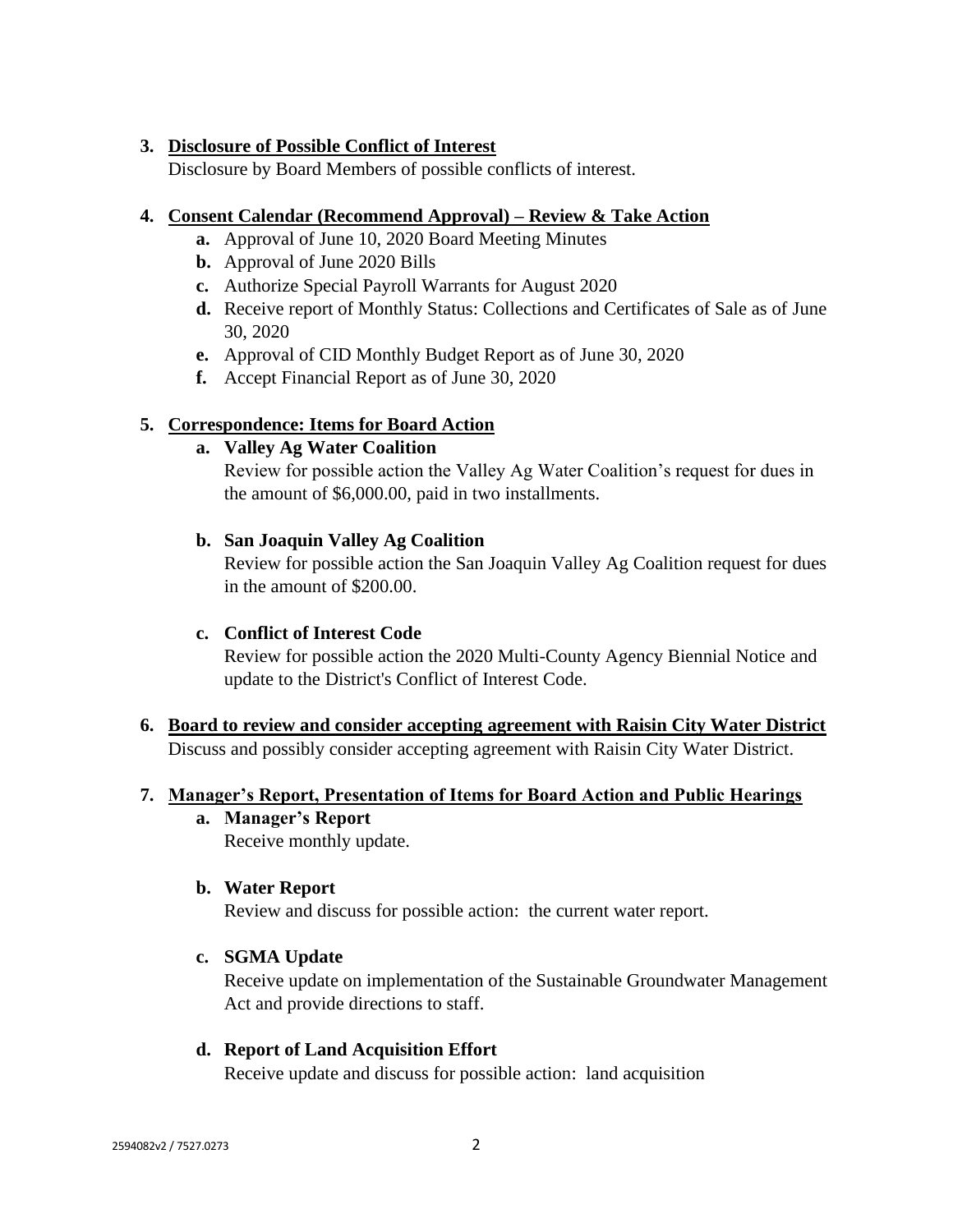## **e. Projects Update**

Receive update and discuss for possible action: the status of current projects. (i) Selma Branch/Laguna Irrigation District

(ii) Temperance Pond

(iii) Tarn Divide

## **f. Damage Claim – Eduardo Martinez, claim amount \$2,500.00**

Review and discuss for possible action response to damage claim from Eduardo Martinez for the amount of \$2,500.00.

## **8. Closed Session Pursuant to Government Code Section 54957.6 – Public Employee Discipline/Dismissal/Release**

Position: Office Manager

## **9. Closed Session Pursuant to Government Code Section 54956.9(d)(2) – Conference with Legal Counsel**

Conference with legal counsel related to significant exposure to and/or anticipated litigation pursuant to paragraph (2) of subdivision (d) of Government Code Section 54956.9: (2 cases)

## **10. Closed Session Pursuant to Government Code Section 54956.9(d)(1) – Conference with Legal Counsel**

Closed session pursuant to Government Code Section  $54956.9(d)(1)$  related to existing litigation:

- **a.** Kings River Water Association, et al. v. James Verboon, et al;
- **b.** James Irrigation District v. KRWA, et al. (Fresno County Case number 19CECG00769).

## **11. Closed Session Pursuant to Government Code Section 54956.8 – Conference with Real Property Negotiator**

Closed session pursuant to Government Code Section 54956.8 related to real property negotiations.

- a. Property APN: 345 080 005 Agency Negotiator: Phil Desatoff Negotiating Parties: CID Negotiating Terms and Price
- b. Property: Water Agency Negotiator: Phil Desatoff Negotiating Parties: CID Negotiating Terms and Price

## **12. End of Closed Session – Report from Closed Session**

Disclosure of reportable action, if any, from Closed Session

## **13. Board Reports**